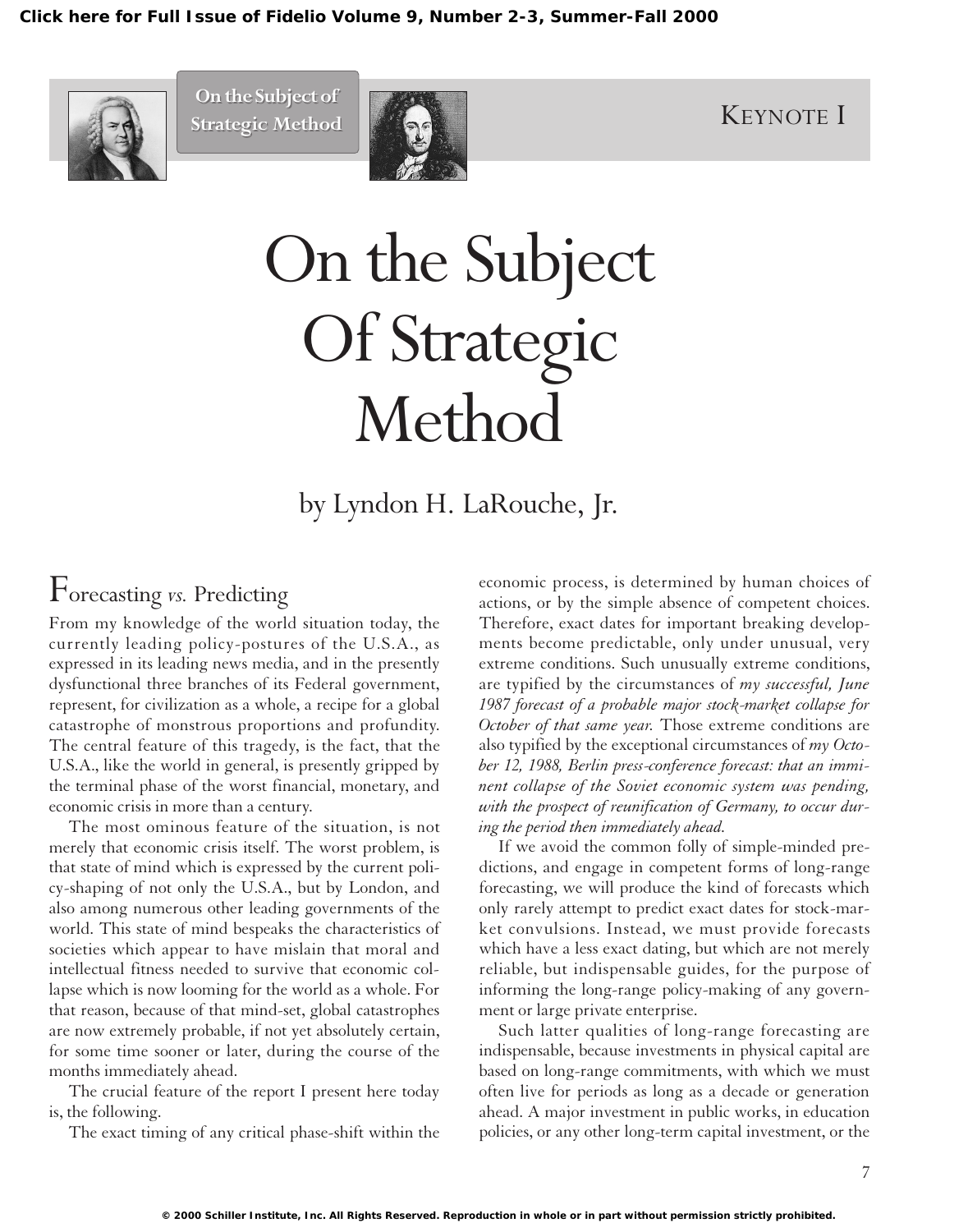lapsed time from the date of the first stage of generating a new line of product, until its actual production for general use, years later, are examples. These kinds of forecasts, are indispensable, to enable us to assess the long-term risks incurred by continuing to adhere to any presently operating sets of policy-guidelines.

It would have been widely accepted, among reasonably competent statesmen of former times, that the course of economic developments, of a nation or world economy, is shaped by choices, especially choices of policies made during the critical phases of an unfolding process. However, most among today's generation of statesmen are too often lured into the often fatal folly, of relying upon so-called objective, or statistical forecasting. We must never forget the determining factor: it is the human will, in choosing, or failing to choose, appropriate kinds of voluntary, critical changes in policy, which shapes the future of nations, and of mankind as a whole. These are the decisions which have relatively decisive impact on the course of events, especially under crisis-wracked conditions similar to those prevailing, world-wide, today.

## The Recent Crises: Deflation and Hyperinflation

For example, what foolish U.S. and European officials deluded themselves into calling the "Asia crisis" of 1997, actually marked the entry of the world's financial, monetary, and economic systems, into the present, terminal phase of decline of the present form of that combined, global system. It was failed policy-decisions, made by the U.S. government, and others, in response to the so-called "Asia crisis," which led, more or less inevitably, into the global conditions reflected in the Russian GKO bond crisis of August-September 1998.

Similarly, although U.S. President Clinton had threatened, during September of 1998, to introduce deliberation on reforms of the structure of the international financial system, a few weeks later, at the time of the October monetary conference, the President had chosen to capitulate to prevailing, Anglo-American-dictated policies of the International Monetary Fund (I.M.F.).

As a result of the decisions made during that Washington conference and its sequels, the world financial system was shifted, then, into the same kind of hyperinflationary phase-space, which is typified, in historical precedents, by the case of 1923 Germany [SEE Figure 1].

That pro-hyperinflationary policy, was later affirmed, in a deliberately chosen reaction to the inevitable Brazil crisis of February 1999, and has entered the phase of utter desperation and madness, in the more recent attempt, expressed by the U.S. "Plunge Protection Committee." Those "Plunge Protection Committee" and related measures, were taken as the result of a choice, by the U.S. President, and others, in their desperate—one must say, hysterical—attempt to prevent a global financial crash from undoing, suddenly and fatally, an intrinsically unelectable Vice-President Al Gore's aspirations for election—by virtual Hitler-style plebiscite—as the next U.S. President.

I hear repeatedly, from leading U.S. circles, that Al Gore's election as President is "in the cards." The truth is directly the contrary. That catastrophic commitment to support for an intrinsically disastrous Gore candidacy, was the result of the sleight-of-hand methods used, by Treasury Secretary Larry Summers and foolish Federal Reserve Chairman Alan Greenspan, among others, during the recent four months.

As the 1998 folly of the Nobel Prize-winning Black-Scholes formula, illustrates the point: no statistical formulation could actually predict a crucial economic event mathematically. *The characteristic of all social processes, including economic processes, is the voluntary role of the individual human will, in shaping policy. Such is the nature of the possibilities and challenges for forecasting in a realworld political-economic situation.*

On the condition, that we view a political-economic process from the same standpoint as a qualified scientist who is seeking to discover, prove, and willfully apply a new universal physical principle, a scientific quality of political-economic forecasting becomes feasible. By studying financial processes, as something whose practical effects are ultimately regulated by the way in which policies are willfully applied, primarily, to non-financial, purely physical-economic processes, we are able to trace the phase-shifts to be expected at fairly estimated future critical points in the unfolding process. Usually, we may not be able to predetermine exactly the month, or even the year, when those critical points will be reached. However, we can, and must foresee the way in which those critical points will be brought into being, and must be prepared to recognize warning-signs that such a forecast threshold-condition is about to be reached. We may not be able to predict in advance, even the month, or even the year, an earthen dam will disintegrate; but, we can recognize the warning-signs, that such a foreseeable event is threatened.

We can also estimate, similarly, the new critical choices which are available to be made, at future turningpoints, during the period beyond whatever crisis-points are presently being approached. Similarly, we can foresee the likely way in which each among the critical choices we might make, at each subsequent crisis-point, will set into motion a process which must tend to lead us toward some more distant, next critical point, beyond the crisispoint immediately ahead of us. Each and all of such a succession of crisis-points, are determined by voluntary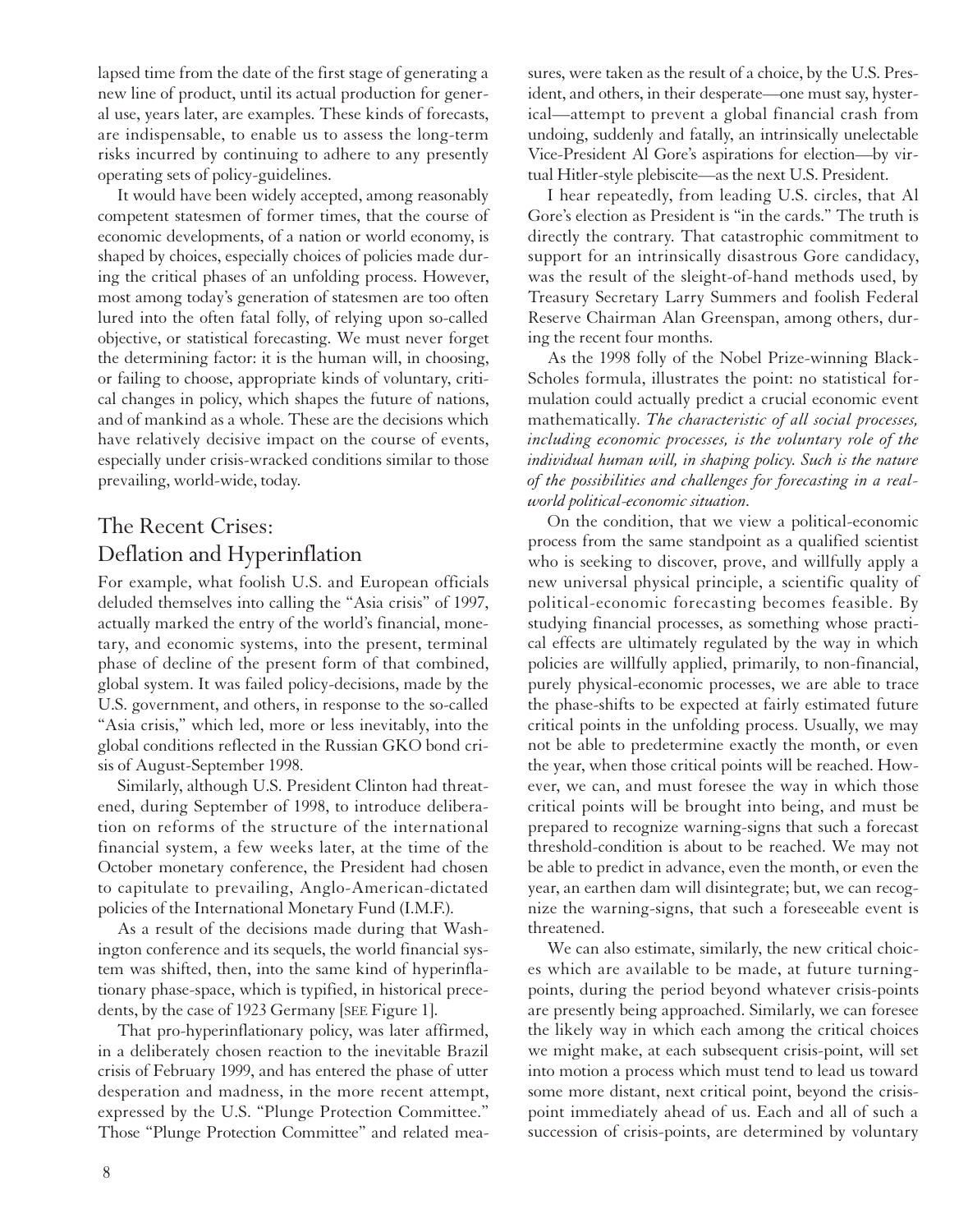

(trillions Reichsmarks outstanding)



choices. Such a pattern of choices, each and all, together, represent a critical pathway which we have just willfully chosen, a choice which is the result of the methods we have habituated ourselves to employ, in making such a succession of critical policy-decisions.

For an example of such critical pathways, consider a series of mid-1970's studies, identified as the "1980's Project," published by the New York Council on Foreign Relations. In this case, a succession of such critical choices—a critical pathway in policy-shaping—was outlined for the Trilateral Commission's candidate for U.S. President, Jimmy Carter. As experience has shown, the critical choices outlined by the Trilateral Commission, back during 1975-1976, were destructive to the point of being insane, but those choices, as outlined there, have continued to impact the Wall Street crowd's shaping of U.S. and world policies ever since.

For example, in that series of studies, prepared, during the years 1975-1976, under the direction of later Carter Secretary of State Cyrus Vance, and later National Security Advisor Zbigniew Brzezinski, *et al.,* the plan was detailed, to introduce a global policy of "controlled disintegration of the economy." Four years later, Paul Volcker introduced exactly that policy, by that name. The policy not only did cause a directed disintegration of the U.S. and other nations' economies; that policy has continued, under the successive direction of Volcker and Alan Greenspan to the present moment. I speak here today: a quarter-century after that policy-draft was adopted for the incoming Carter Administration.

The method of that usual gang of Wall Street bankers and law firms was wrong, even evil, but these fellows had, at least, a vision of a succession of culturally motivated changes in the nature of U.S. and world society, which they intended to induce over a period of decades ahead. The reason those fellows so often win the big game in current history, is not only that they have power, but that they are thinking ahead, while most ordinary citizens are thinking foolishly, thinking only of their begging for better personal opportunities, and for odd bits of local community and personal family interests, that for little beyond the next year to two immediately ahead. "I have to think about my community and my family affairs," these poor, foolish citizens say. So, most of the people, in most so-called democratic nations, fool themselves, most of the time.

If we study the behavior of powerful centers of power and policy-making, and take into account their various failures and successes in shaping current history, it should become clear to us, that in all attempts at long-range forecasting, over spans ranging, usually, from decades to generations ahead, there are certain knowable factors governing relative, if not exact timing, *as in forecasting the future of any physical process for which we do not yet know all of the determining factors.*

Usually, estimates of timing can be made only in broad terms, as I, in 1959-1960, accurately forecast the probable outbreak of a series of monetary crises for the second half of the 1960's, and the subsequent breakdown of the existing form of Bretton Woods System ensuing from such a series of monetary crises. I neither predicted, nor even thought of predicting the exact timing of the November 1967 and March 1968 monetary crises, nor the mid-1971 date for breakdown of the system, but my broad approximations as to timing, which I had outlined more than a decade prior to the August 1971 crisis, were correct, and as precise as to timing as such matters might usually be forecast.

Thus, the function of economic forecasting is not a formal-mathematical, ivory-tower sort of predicting of the exact dates of specific future events. The competent forecaster refuses to answer the question: "On exactly what date should I pull out of this market?" Competent long-range forecasting, is, chiefly, a guide to medium- to long-term policy-shaping; it is concerned to determine what choices among available pathways of policy-correction, must be made, and approximately by what timescale, on whatever date the critical point of decision actually arrives. Long-term forecasting shows us what policies we should support, and which we should abhor, if only out of simple prudence. The goal of forecasting, is not how to calculate the way in which to squeeze the last ounce of speculative gains, up to the instant before a financial market collapses.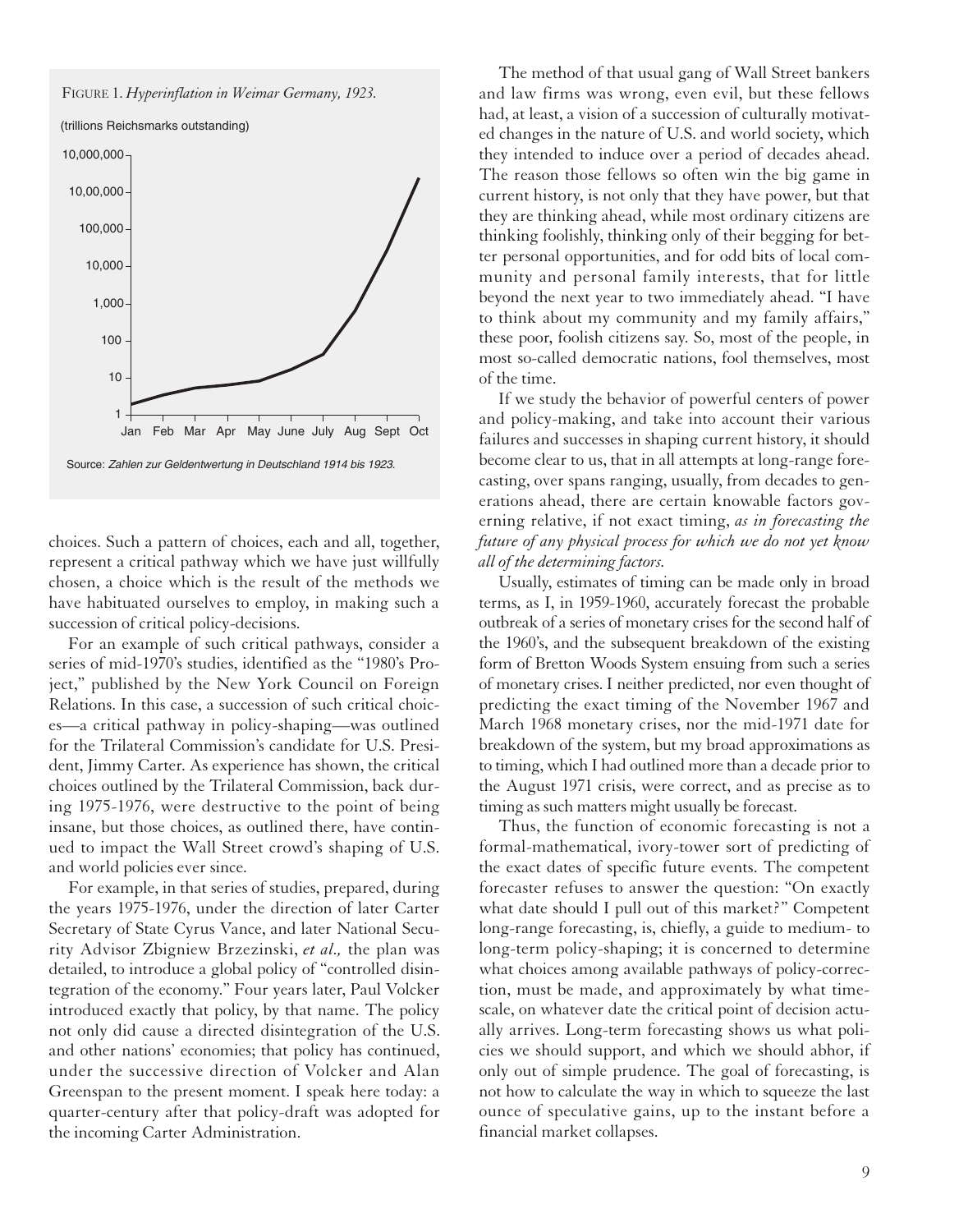## Near the End of This System

Presently, we have come to the point, that the near-term future of the present world economy, can be successfully forecast within the terms of the conditions I have just summarized. So, we may safely forecast, that the present form of the world's financial and monetary system, under present economic and related policies, is doomed. Exactly when the point of disintegration of the system will occur, can not yet be predicted, because the policy-choices which will determine which of three available choices is made, have not yet been decided with finality; nonetheless, as much as we can and should know about factors of timing, is readily available to those among us who have done our work. The time is now becoming very short.

Broadly, there are only three alternative ways in which the present I.M.F. and related global systems will cease to exist, that fairly soon.

Until the Washington conference of October 1998, the more likely scenario for then-existing policies, was a deflationary collapse, a collapse of a form like that of the 1929-1931 interval, or the 1987 U.S. stock-market crash. At the present time, when the policy-shapers have succeeded, temporarily, in resorting to hyperinflationary financial-pumping measures, aimed to postpone an otherwise inevitable deflationary collapse in the world financial system, those policy-makers also set into motion a new threat, one even more deadly than a deflationary collapse: We are now building up toward a hyperinflationary blow-out, resembling the hyperinflationary acceleration of the German Reichsmark over the March-October 1923 interval, but this time on a global scale. In the latter, presently threatened, global alternative to deflationary collapse, one does not merely suffer deflationary losses; entire currencies evaporate.

Now, the world financial and monetary systems, taken as a whole, are gripped internally by these two presently interdependent, but also opposing alternatives, each alternative becoming worse weekly: The system is sustained, against the worsening pressures for deflationary collapse, only to the degree that the managements of governments and the international financial institutions, consent to increase the rate at which hyperinflationary infusions of financial growth, are accelerating the underlying rate of inflation. Those rates of financial inflation, are now skyrocketting, not toward Heaven, but, rather, toward the Hell which erupts as soon as the accumulated financial inflation explodes as commodity-price inflation. Under a continuation of present Anglo-American policies, the postponed expression of that underlying rate of hyperinflation, will erupt in a pattern similar to the case for March-October Germany of 1923, but this time on a global scale.

Thus, under such present conditions, increasingly precise forecasting, if not yet prediction, becomes, unfortunately, more and more feasible with each passing week. The ratio of the two simultaneous, financial-monetary processes currently ongoing, when compared to a shrinking, common physical-economic base, defines a curve of self-aggravating instability, *akin to physicist Bernhard Riemann's defining of the way in which a transsonic shock-wave is generated.* A critical set of values is being ever more closely approached. Recent months' trend toward increasingly wild hyper-instability of fluctuations in financial markets, reflects the convergence upon that boundary condition, creating a spectacle akin to the efforts of desperate firefighters, creating an inflationary fire-storm, by attempting to quell a conflagration, by flooding the fire-scene with increasing volumes of deflationary, ice-cold gasoline.

That image of fiery times, suggests Federal Reserve Chairman Alan "Seneca" Greenspan taking his final bath, while U.S. Treasury Secretary Larry "Nero" Summers fiddles.

Thus, there are two choices of ways in which the present system will soon destroy itself, if a third option does not intervene. The only workable third option, is the rational one: that we put the existing system into bankruptcy-reorganization, by cooperating sovereign actions of nation-state governments, and that we establish, almost instantly, a new system premised largely on the model conditions which ruled under the 1945-1958 interval of the postwar Bretton Woods system.

## The 'New Bretton Woods' Option

The reason we must move quickly toward adopting that old Bretton Woods model of the Marshall Plan period, is that sudden political decisions to implement urgently needed, sweeping reforms, must have a clear precedent. The revolutionary quality of the action, is to be confined to the action itself, without incurring the additional burden of measures which lack such a clearly visible precedent. After we have established the new system, premised chiefly on the best features of the protectionist model from the 1945-1958 interval, we can add further innovations, as necessary, but at speeds which due deliberation, under relatively less sudden conditions, permits.

Admittedly, among the leading nations of the world, the current policy-shaping trends within the U.S. government and major public-opinion-manufacturing media, the sickness of U.S. adherence to current Anglo-American policy-making, is the most dangerous immediate threat to global civilization. However, although many from leading nations' policy-influencing circles agree, that this is the present pathetic state of U.S. (and British) policy-making, every leading nation, as a growing num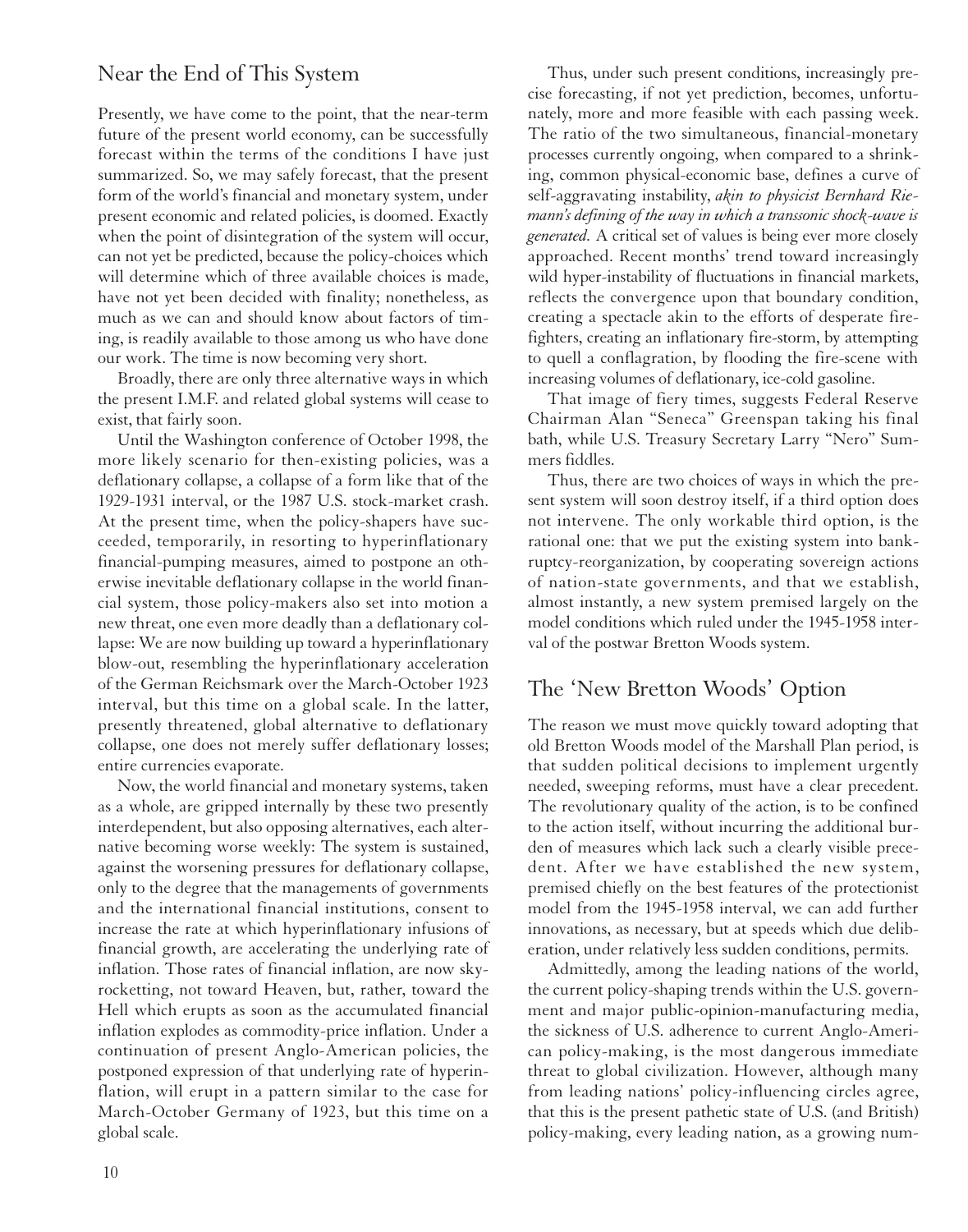**Most among today's generation of statesmen are too often lured into the often fatal folly, of relying upon so-called objective, or statistical forecasting. We must never forget the determining factor: it is the human**

**will, in choosing, or failing to choose, appropriate kinds of voluntary, critical changes in policy, which shapes the future of nations, and of mankind as a whole.** 



*President Franklin D. Roosevelt addresses Congress, Jan. 4, 1935.*

ber of leading circles of thought in Western Europe typify this, wonders if the world as a whole could survive the looming crisis, unless the self-styled U.S. military superpower itself, were to begin, once again, to assume a more useful, relatively much saner role in world affairs than has been seen since the close of 1989. Yes, the policy which is ruining us, is primarily of British authorship, as the Blair "Third Way" government typifies such rampant lunacy at its Luddite worst; but, it is the adoption of such policy by the U.S.A., which is the most crucial problem thus presented to the world at large.

On this point, there is an important lesson to be learned from the exceptional success of my long-range forecasting practice over the recent forty years.

Very little has happened in the world's general economic situation, as I have just described it, which I did not forecast, repeatedly, over the course of the 1959-1973 interval: those were forecasts which I presented in sundry written forms, and in classes I taught, during that period, and updated still later. If one examines the forecasts which I included within my lectures on various campuses, and elsewhere, during the 1966-1973 interval, the crucial developments which have actually occurred, since 1966, follow with relatively great precision the forecasts I made during that interval.

Over the course of the recent four decades, in many

cases, I have watched, sadly, as foolish firms and national economies ruined themselves, quite predictably, and repeatedly. In the relatively simplest cases, the ruin was the result of relying on short-term considerations, when medium-term effects of those policies would be disastrous. In other, more important cases, such as those of governments and major private enterprises, attention to medium-term effects, blinded policy-shapers to the disastrous, long-term effects of their decisions, that is to say, over the span of approximately a generation. Most of the calamities which have struck national economies during the course of those decades, have been ruinous conditions of the type against which my long-range forecasting had forewarned ever wider audiences in the relevant professions and governments.

That example, the results of my method in forecasting, supplies an appropriate study of the characteristics of successful approaches to long-range economic forecasting, as I have just addressed the matter of the possible degree of precision with which scientific forecasts differ from that more popular, and illusory sort of card-reading and crystal-ball-gazing which is commonly represented as statistical forecasting.

That is to say, if we consider the sequence of developments leading from the mid-1960's to the present state of impending world financial debacle, and compare them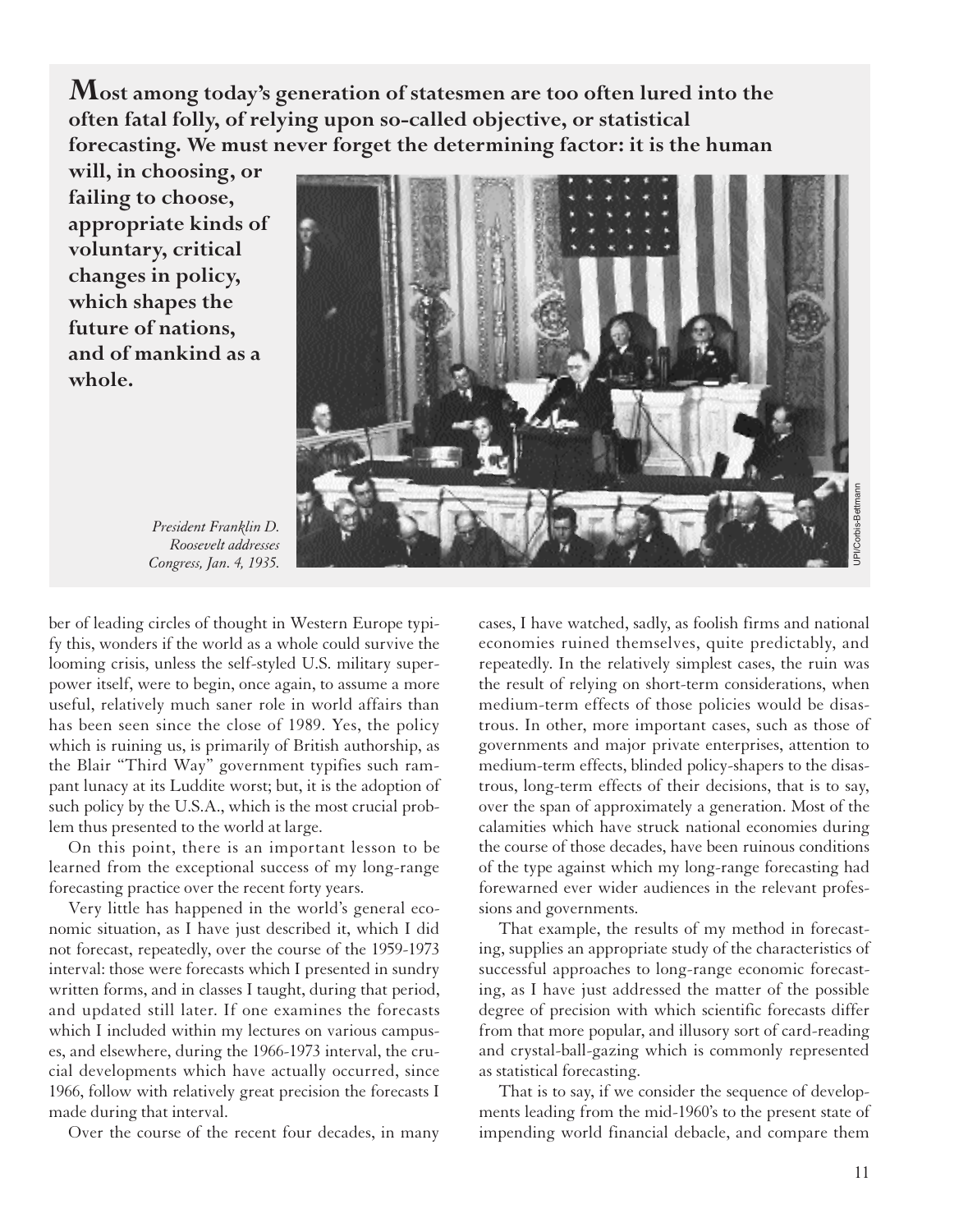with what I have forecast, we have, thus, a lapsed-time view of the way in which the thus foreknown, and therefore foreknowable effects of critical choices, or lack of choices, shape the long-range unfolding of a foreknowable consequence of likely trends in political-economic decision-making processes, as by leading governments and other relevant agencies.

Those immediately foregoing remarks have illustrated the nature and proper role of long-range forecasting. That leaves us with one, remaining, even more important problem to consider: *How can we foresee, and operate to influence, the cultural paradigms which will, in turn, decide the way in which populations and other policy-shapers will respond to a global financial and political-economic crisisshock of the kind now rapidly approaching?*

The first lesson in long-range forecasting, is that the failure of the forecaster to influence policy-shapers, is not necessarily the result of some lack of proper evidence and rhetoric presented by the forecaster. In most history, of most cultures and their nations, the plain fact is, that most of the time, as in Washington, D.C. at the present moment, people, even in high places, do not wish to hear the truth, if the truth is perceived to conflict with those of their prejudices to which blind hysteria has lent an axiomatic authority in their mind-set.

It is only when the shock of events prompts people to call into doubt their own mind-sets, that those populations become open to considering uncomfortable truths about their own deeply-held opinions. Thus, in history, there is a time and place where populations are willing to hear the truth; most of the time really accurate forecasts are to be found languishing, through no fault of their own, on unfertile popular ground. Good long-range forecasts are like stubborn, good seeds, which bloom in suitable circumstances; it is one of the essential qualifications of a forecaster, that he or she learn to live with, and act upon that fact.

Now, the time has come for the relevant seeds to bloom. That is the kernel of the matter I put before you now, here today.

## Classical *vs.* Romantic Axioms

During the immediately preceding months of the Year 2000, the intelligence news-weekly *Executive Intelligence Review* (**EIR**) has featured four of my writings which are of special and immediate relevance, as background references, for the subject of cultural paradigms, which I address here. Taken together with what I shall add here, these four items represent my view, set forth in my official capacity as Vice-President Gore's only current rival for the U.S. Democratic Party's Presidential nomination. The purpose of those four items, like the present report, is to set forth a perspective for those early political decisions which could bring the world out of that catastrophic, global strategic crisis, which is now confronting all regions and nations.

The first of this series of **EIR** *Features,* was published in the January 28 edition. It included three elements. The first was a transcript of my televised address of Jan. 14, 2000, on the subject of the Manifest Destiny of the U.S. republic. The second element added a brief summary, by Nancy Spannaus, of the most notable precedent for my statement of foreign policy, that provided in 1823, by then U.S. Secretary of State John Quincy Adams. The third element provided a brief summary of another leading precedent for my policy, by the James G. Blaine who was Secretary of State in 1881, and, again, during 1889-92.

The second item, was my featured report, on the subject of "The Becoming Death of Systems Analysis," outlining the case for those new, revolutionary accounting standards, required for managing a general economic and monetary reorganization, and economic recovery in world affairs today. This report, written beginning March 2, appeared in the March 31 edition.

The third item, written beginning April 2, was titled "When Andropov Played Hamlet," which presented the cases of Soviet General Secretaries Andropov and Gorbachov, as a Classical tragedy in the tradition of accounts by Aeschylus, Shakespeare, and Friedrich Schiller. Andropov's Hamlet-like folly, from March 24, 1983 on, was the decisive turn in strategic policy-thinking, which virtually pre-doomed the Soviet system to its 1989-1991, and ensuing collapse. This addresses the similar, potentially even more deadly, and global tragedy, which is not to be repeated in U.S.-Russia relations today. This *Feature* was published in the April 21 edition.

The fourth and final item of that series, written beginning April 18, focussed upon the implications of the ongoing process of disintegration of the U.S.-centered "Information Society" and its Tulip-Craze-style financial bubble. This report, titled "Information Society: A Doomed Empire of Evil," was published in the April 28 edition.

In addition to those four items, I refer your attention to a video-recorded address I made, nearly a month ago, to a late-April conference in Australia.\*

In that address, I offered a lapsed-time view, covering the recent forty years, of the change in the characteristics of the U.S. and world economy, a change from the relatively successful fixed-rate monetary system of the 1944- 1966 interval, to the ruinous floating-exchange-rate monetary system launched in August 1971.

 $\overline{\phantom{a}}$ 

<sup>\*</sup> See "The Terminal Phase of the Bankrupt System: What Nations Must Do Now," *Executive Intelligence Review,* May 19, 2000 (Vol. 29, No. 20).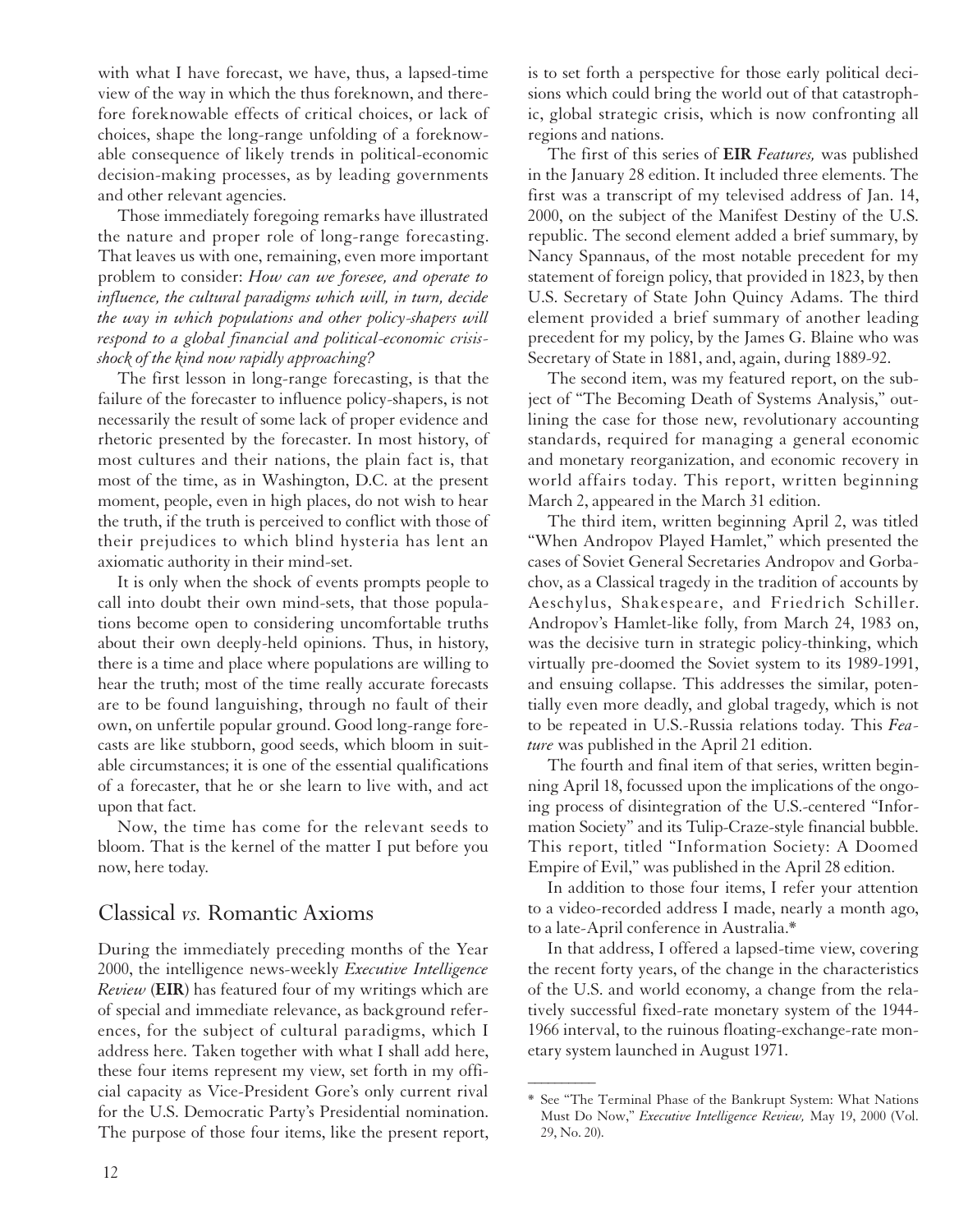## Culture and Forecasting

Here, today, I offer you a similar, but different lapsedtime image than I presented to that Australia audience, an image of the change in the characteristic cultural features of a globally extended European civilization, a change which began with the Oct. 6, 1901 assassinationattack on U.S. President William McKinley, and that President's subsequent death on the following October 25. It is in the domain of such cultural factors, that there exists the possibility of forecasting which of the available critical choices in political-economic policy, are likely to be adopted under presently unfolding conditions of crisis.

#### **The McKinley Assassination**

The replacement of President McKinley, the last President who typified the patriotic veterans of the U.S. Civil War, by an unredeemed scion of the Confederacy, President Theodore Roosevelt, introduced a fundamental strategic shift. This was a shift, not only in U.S. policyshaping, but in world politics.

This shift within U.S. policy-shaping, which was set into motion by means of McKinley's assassination, made possible the project of Britain's King Edward VII, for bringing France and Russia into Britain's plan to destroy both Germany and Russia. That shift in the U.S.A.'s cultural paradigm, which was reversed, if only temporarily, by the governments of Franklin Roosevelt and John F. Kennedy, was a shift in U.S. policies, begun under Presidents Theodore Roosevelt and Ku Klux Klan fanatic Woodrow Wilson, a dramatic change, away from the anti-British tradition of all U.S. patriots up to that time of McKinley's assassination. It was a change from my nation's patriotic traditions, to a U.S. becoming, for most decades of the just-concluded century, little more than a dumb giant with a head of clay, a virtual Golem, a virtual appendage of British-influenced "free trade" and related kinds of policy-paradigms.

The effect of the U.S. adoption of those British policies, led into the Great Depression, World War II, and the prolonged strife of the 1945-1989 interval, a trend in London-steered, Anglo-American global policies, which has been continued, since then, to the present day.

It was this change in the cultural paradigm of the U.S. government, which established, under the Presidencies of Theodore Roosevelt and Wilson, the growing, almost dictatorial power of a British-American-Canadian group, often identified by the initials BAC, and centered, inside the U.S.A., in Wall Street's complex of financial houses and the extremely influential law firms attached to them. The case of the late John J. McCloy, typifies the post-World War II role of this BAC. The anglophiles' alliance between this Wall Street complex and the tradition of the Confederacy, has been the cornerstone of the way in which, with the exception of the Franklin Roosevelt Presidency, U.S. policy-making has been dominated, with but a few interruptions, more or less increasingly, ever since 1901. This legacy of the Teddy Roosevelt Presidency, is the enemy against which President Franklin Roosevelt fought, the decadence which President Kennedy challenged, and that which I have been committed to overcoming, a commitment I have maintained since the years of my foreign military service, in Asia, during World War II.

#### **Thatcher and World Empire**

Consider the past decade's world history in light of that legacy of the McKinley assassination.

Consider the effort, of Britain's Prime Minister Margaret Thatcher, France's President François Mitterrand, and U.S. President George Bush, to turn the collapse of the Soviet system into the basis for today's Anglo-American effort to establish a globalized echo of the old Roman Empire: which the decadent U.S. President Bush described as a "new world order." Now as then, this same Anglo-American-dominated, globalized new world order, is intended, like Adolf Hitler's promise of a thousand-year Reich, to rule the entirety of the planet for as far as the horizon of the imagination might reach. That predatory doctrine of "free trade" and globalization, is a consistent outgrowth of that specific, new form of London-Wall Street symbiosis, which was consolidated through the assassination of McKinley.

Although President Franklin Roosevelt had intended to eliminate the domination of the world by "free trade" and colonialist legacies, as soon as World War II had ended, his untimely death resulted in an immediate restoration of the colonial powers by the politically corrupt government of President Harry Truman. Truman was used, by circles associated with Bertrand Russell and others, to set into motion both the age of The Bomb, and the other aversive features of the post-1945 world order, which have led us, through the prolonged Anglo-American conflict with both the Soviet Union and the Non-Aligned Nations leadership, to the catastrophic situation which has developed over the course of the post-1989 decade. This, in turn, has brought us to the present brink of global catastrophe.

To deal effectively with the global crisis now maturing, we must put aside the usual news-media, television talk-show, and similarly silly commentary on currently breaking events. We must adduce, from the entirety of the seemingly diverse global developments of the past hundred years, a single concept, a single principle, by means of which we are able to recognize the actually underlying, long-term forces determining the course of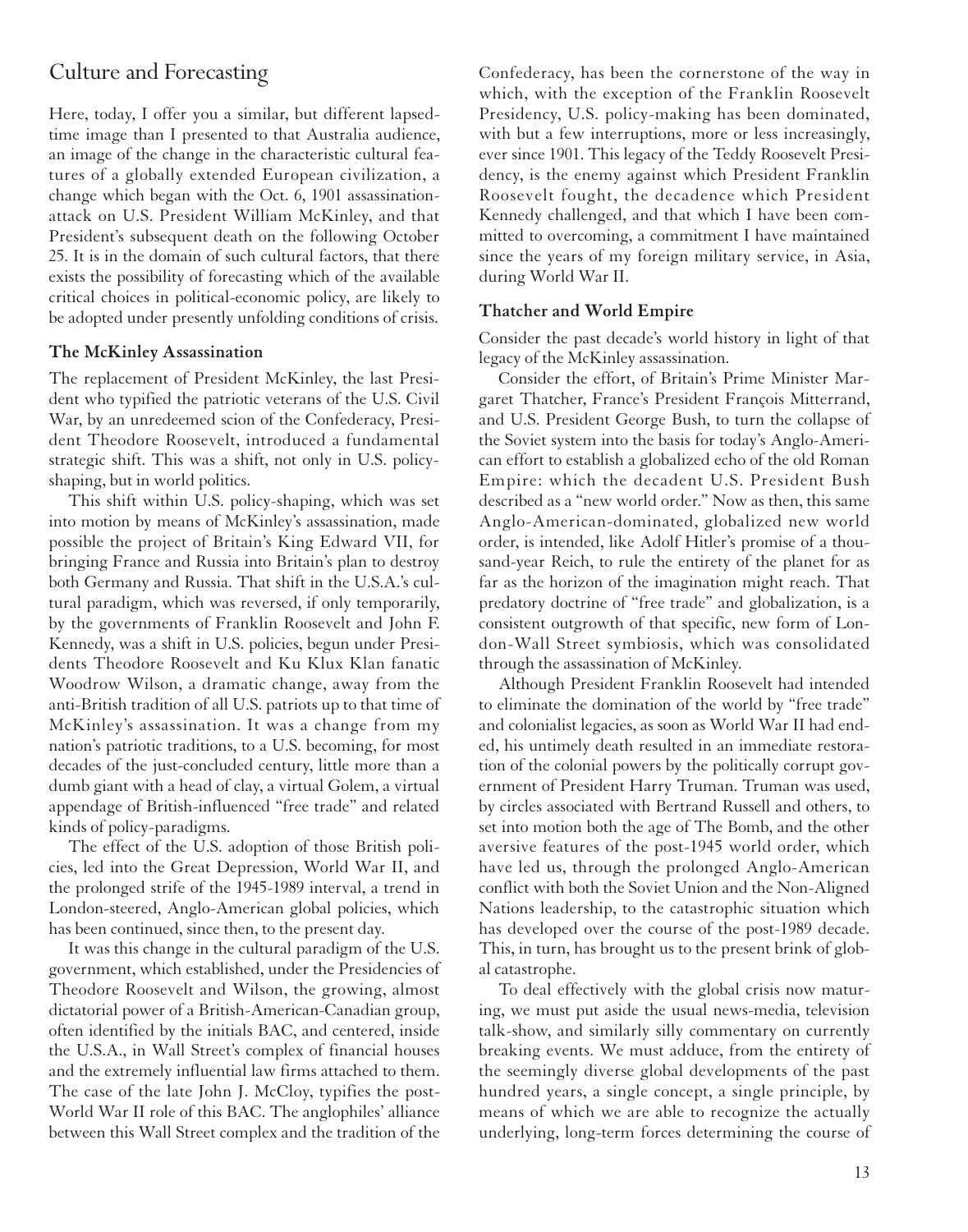current history. To this purpose we must, first, look back, as the great poet, tragedian, and historian Friedrich Schiller proposed, to the birth of the entirety of the history of today's globally extended European civilization, in the emergence of Classical Greece.

Since the rise of Classical Greece, which was the place of birth of today's globally extended European civilization, that civilization has been, at all times, in the grip of two opposing cultural forces: the Classical tradition of Greece, versus the echoes of the ancient Mesopotamian oligarchical model, known as the legacy passed down to the ancient pagan Rome. This is the legacy of that Rome which various Christians and Jews of the First century A.D. sometimes described as either "the new Babylon," or "the Whore of Babylon."

That "Whore of Babylon," that legacy of pagan imperial Rome, is to be recognized today as what is called the Romantic cultural tradition. All of the internal history of European civilization, since its birth in Classical Greece, is to be understood in no other way, than as a continuing of the conflict between two irreconcilable cultural currents, the Classical versus the Romantic. These currents are, the republican, as typified by the reforms of Solon and the dialogues of Plato, versus the Romantic, oligarchical model, the latter associated with ancient Mesopotamia, Tyre, and pagan Rome.

It is in that approximately 2,500-year span of the history of European civilization, that we are able to discover the underlying, axiomatic forces at play in shaping the, increasingly, Anglo-American-dominated world history of the recent hundred years.

### **Conflicting Geometries**

The most efficient way to present that historical cultural conflict in the classroom, is to view each of these two contending cultural currents, as like two mutually incompatible physical geometries. These are sometimes described as mind-sets. To describe this conflict in the classroom, it is convenient to begin, by looking at these two geometries—these two, opposing mind-sets—in terms of the corresponding, irreconcilable differences between two opposing sets of definitions, axioms, and postulates. Instead of becoming mired in the useless confusion of debating theorems of these two sets, focus upon the difference in the axioms which determine the way in which the theorems are generated and adopted.

The most essential difference between the Classical and Romantic mind-sets, is their mutually opposing definitions of human nature. The Romantic, as typified by the British legacy of beast-men such as Thomas Hobbes, John Locke, Adam Smith, and Jeremy Bentham, defines man as naturally predatory and wicked, as another species of beast, with fixed, chiefly feral sorts of inbred sensual impulses, and relations of man to nature, and man to man, as defined in terms of sense-perception. The Classical standpoint, especially in its Christian expression, defines individual human nature as naturally good, as a being set apart from and above the beasts, made in the image of the Creator of the universe, or, as in Plato's *Timaeus* dialogue, as made in reflection of that adducible personality who is the *Composer* of the universe.

In the Romantic tradition, the natural order of society, is seen in the circumstance that some men should prey upon others, in imitation of the way in which the farmer breeds, cultivates, uses, and culls cattle. John Locke's notion of property, is typical of this bestial, oligarchical misconception of the natural form of composition of society. Locke's notions of slaveholder value, or its contemporary expression as "shareholder value," is typical of that oligarchical, bestial conception of mankind and society. François Quesnay's mystically irrationalist argument for what he terms *laissezfaire,* is of the same general, bestial type as Locke's, Adam Smith's, and the utilitarians generally.

### **Fascism in the U.S.A. Today—Scalia**

For example: The recent rise in influence of a new kind of fascist insurgency in the U.S.A., since approximately the mid-1970's, is an expression of a blending of the legacy of John Locke with an extreme form of radical positivism in law and policy-shaping, a positivistic misconception of law characteristically even worse than that of Savigny, Carl Schmitt, and Roland Freisler for 1930's Germany.

This clearly, axiomatically fascist trend in today's U.S.A., is shown most conspicuously by that present majority of the U.S. Supreme Court, that centered around the most rabid exponent of so-called "shareholder value," Associate Justice Antonin Scalia. Locke's defense of chattel slavery, in the name of slaveholder values, and the notion of shareholder value espoused by creatures such as Ayn Rand fanatic Alan Greenspan and Scalia, or to patent, as property, the genome which my body invented, represent an axiomatic misdefinition of human nature, as a mere beast, as mere human cattle, to be bred, used, and culled by the owners of shareholder value. The "useless eaters" policies, the policy governing "lives not worthy to be lived" of the executives of U.S. Health Maintenance Organizations (HMO's), typify that legacy today. These bestial notions of man, such as those to be compared for similarities and differences, with the influence of Karl Marx's law professor, the neo-Kantian Romantic Savigny, for Germany, are derived, in European civilization, from pagan Roman law and the Roman notion of *vox populi.*

Although the culture of ancient pagan Rome, is fairly recognized by all qualified historians, as echoing the oli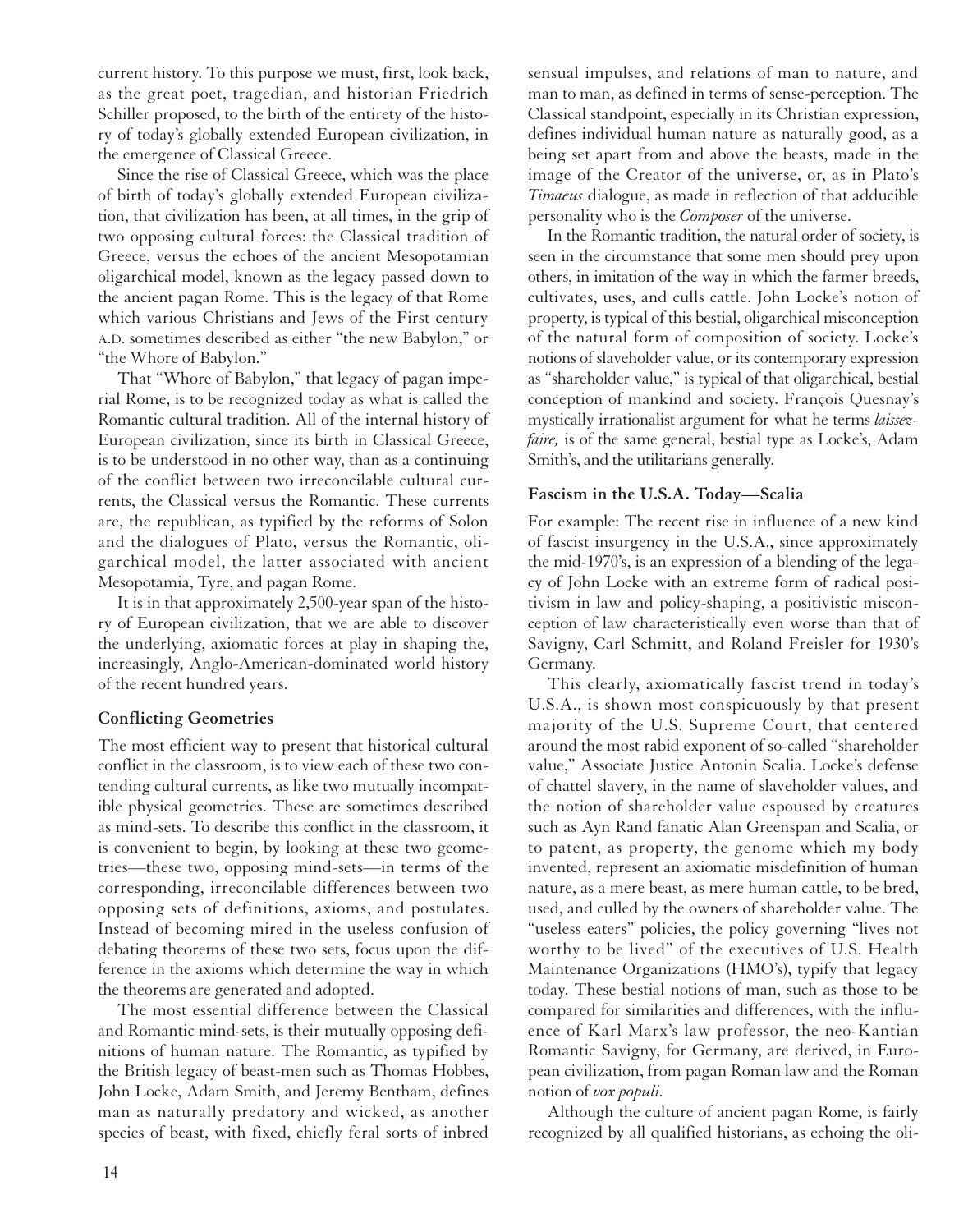**Most of the time, people, even in high places, do not wish to hear the truth, if the truth is perceived to conflict with those of their prejudices to which blind hysteria has lent an axiomatic authority in their mind-set. It**

**is only when the shock of events prompts people to call into doubt their own mind-sets, that those populations become open to considering uncomfortable truths about their own deeply-held opinions.**

*Crowds in Times Square watch for news bulletins after bombing of Pearl Harbor, Dec. 7, 1941.*



garchical evil of ancient Mesopotamian cultures, and that of Tyre, Rome's more immediate model was that of Sparta, as the code of Lycurgus is associated with the Delphi cult of the Pythian Apollo. This cult organized a predatory culture among a faction of the Latin-speakers, in which the mass of the cult members, the *populari* (e.g., the Latin term for predators), were deployed by the ruling oligarchy as a military force, for looting, rapine, and conquest against their neighbors.

All forms of European fascism are derived directly from that Sparta-like, pagan-Roman legacy. The depraved set of opinions induced among the *populari,* opinions used by the rulers to impose self-policing among the depraved masses of ordinary Romans, was known as *vox populi:* the "voice of the people," a popular mass which was defined as predators. This is a dogma similar to that of the democratic party of Athens which murdered Socrates. This Romantic tradition of pagan Rome, has been passed down to modern times, as the philosophically irrationalist worship of the pagan gods of what are called today either popular, or public opinion and tastes.

That Orwellian notion of *vox populi,* or "public opinion," is a wicked conceit, copied into the practice of a corrupted modern society, as a means for controlling the foolish mass of popular political sheep in the image of François Rabelais' account of Panurge and the selfdoomed Ding Dong and his sheep. Such popular opinion was never in the interest of anyone but the ruling oligarchy, of Rome then, or of modern nations, such as today's U.S.A. So, President Abraham Lincoln spoke aptly of the folly of today's typical Americans, all of whom are fooled most of the time, and some of whom are fooled all of the time. Fortunately, not all Americans can be fooled all of the time, but only most of the time.

#### **The Classical Alternative**

The contrary, Classical conception of man, placed the emphasis on those cognitive powers of the individual mind, by means of which truthfully validatable and just, universal physical and other universal principles, such as Classical-artistic ones, are discovered, and those discoveries shared within society. In Classical culture, it is ideas born of cognition, as Plato's Socratic dialogues define the cognitive generation of ideas, in that sense, which supply the empirically validatable definition of human nature, as located in the natural goodness and fruitfulness of those cognitive powers.

On account of the Christian appreciation of that Classical Greek conception of the universality and goodness innate to the newborn human individual, it came to be established, in the course of time, *as a matter of universal principle, that no government, or form of government, has the*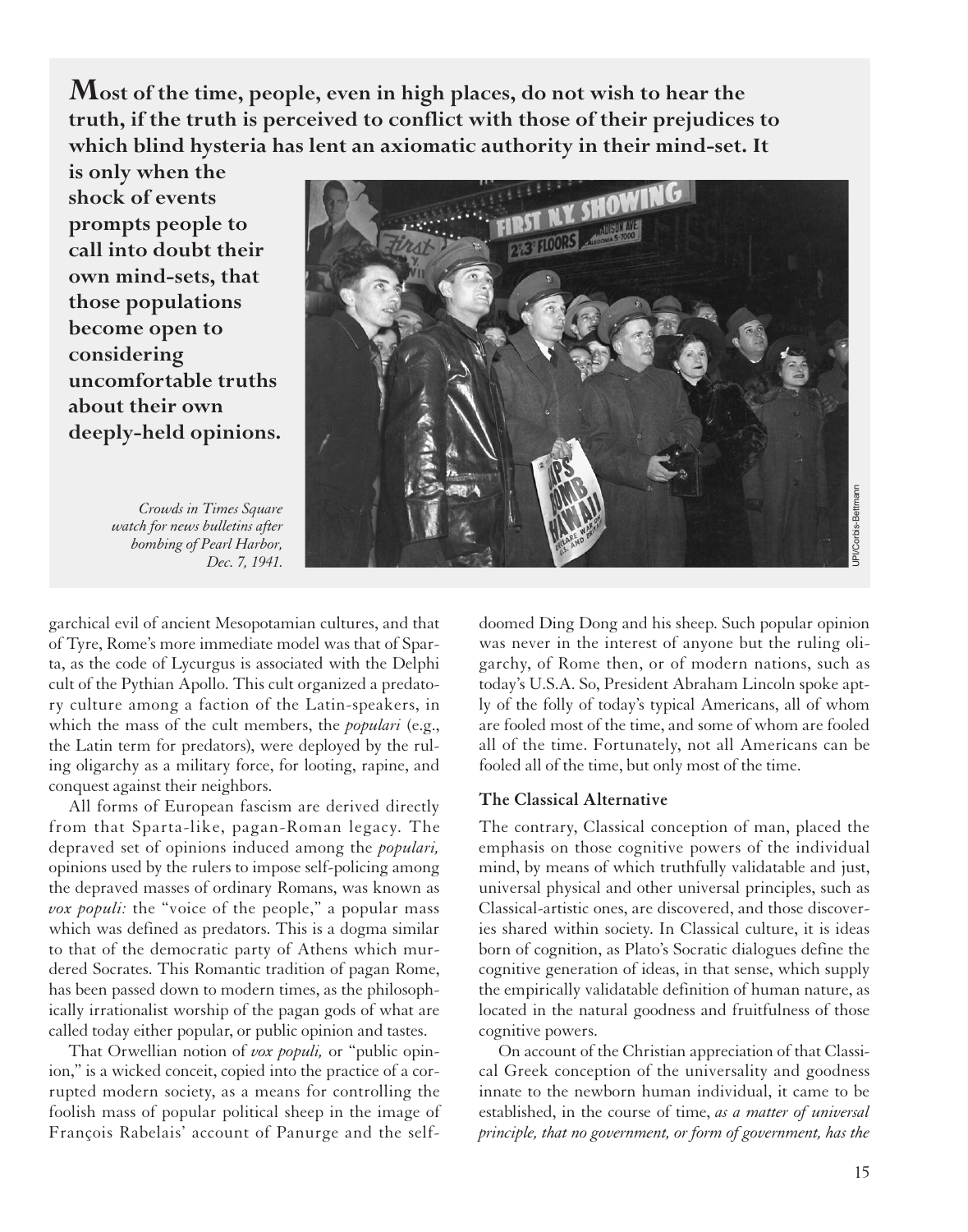*moral authority to govern, except as it is efficiently committed to promoting the general welfare of all existing persons and their posterity. That is the cornerstone of natural law.* The revolution in statecraft effected in Europe, during the course of the Fifteenth-century Renaissance, established practical precedents for this republican principle of the general welfare (or, commonweal), in France under King Louis XI and in England under Henry VII. Such are the precedents to be found echoed in the opening three paragraphs of the 1776 U.S. Declaration of Independence and the 1789 Preamble of the U.S. Federal Constitution.

With the waning of the power of the feudal landed aristocracy, as typified by the decline and fall of Metternich's power, the essential conflict within globally extended European civilization, became that between the republicans, as typified, for example, by U.S. President Abraham Lincoln on the one side, and the oligarchical interests and ideologies typified by the City of London, the Wall Street bankers, and the slaveholder system, on the opposing side.

The Lincoln legacy thus represented the republican, Classical legacy, whereas Wall Street's adopted scions of the treasonous Confederacy, Presidents Theodore Roosevelt, Woodrow Wilson, as followed by Wall Street's Calvin Coolidge, Richard Nixon, Jimmy Carter, and George Bush, like the earlier, treasonous, pro-slavery scoundrels and U.S. Presidents van Buren, Polk, Pierce, and Buchanan, who preceded Lincoln, have typified the kind of political rule dominated by today's Anglo-American financier, and similar oligarchies.

To understand the history of ancient, medieval, and modern Europe, it is indispensable to avoid being trapped into a discussion of particular current issues, as if such issues, in and of themselves, were the causes of principal political and other conflicts. To understand all, or any part of the history of globally extended European civilization, one must define the issues at their root: in the continuing conflict between the oligarchical (Romantic) and republican (Classical) conceptions of man and man's relationship to nature.

## World War I, For Example

At this point, consider the following lapsed-time sketch, of the most relevant highlights of the history of European civilization since the famous, initial, 1776-1783, victory of the United States and its allies and friends, over the British monarchy's tyranny. The indispensable function of this synopsis, is to bring the underlying principle of that span of modern history into clearer perspective.

From 1782 on, Lord Shelburne, then Prime Minister of England and leading representative of the British East India Company, was determined to destroy both

King Louis XVI's France and the young United States. The key to Shelburne's policy, is located in the 1782 preliminaries of the proposed peace-treaty between Britain and France. The methods used are best typified by Shelburne's positioning his lackey, Jeremy Bentham, as *de facto* head of the newly founded British Foreign Office and its "secret committee," which, among other projects, launched and directed the Jacobin Terror in France.

The central target of this policy, was the circles of the influential admirers of the U.S. republic in France. Through the "free trade" agreement which Shelburne's circles foisted upon France, the French monarchy was bankrupted, under the ministrations of Shelburne's asset, France's Finance Minister Jacques Necker.

When the circles of Lafayette sought to remedy the situation with a constitutional reform, Bentham orchestrated the destruction of Lafayette's faction, by launching and orchestrating the French Jacobin Terror from London, using assets such as "Philippe Egalité" (the Duke of Orléans), Necker, and such London-trained and London-directed, Jacobin demagogues as Robespierre, Danton, and Marat.

Five years of rising, London-directed Jacobin Terror, from July 14, 1789, until the end of mass-murderers Robespierre and St. Just, despoiled France of much of its natural republican intelligentsia, as the U.S. schools are effecting a similar result today. This depletion of the rational elite of France, produced the condition in which France's political leadership passed from the worthy hands of Author of Victory Lazare Carnot, to the despicable hands of, first, the monstrous Barras, and, then, the first modern fascist, the would-be Caesar, Napoleon Bonaparte. Napoleon is to be recognized, today, as forerunner of the modern Caesar, Benito Mussolini's tyranny in Italy, and the figure emulated by such other would-be modern Caesars as Adolf Hitler and London's Mussolinilike Tony Blair.

The Vienna Congress, and its included imposition of a British puppet, the Restoration monarchy, upon France, as aggravated by the Metternichean Carlsbad decrees, put the very existence of the young U.S. republic at peril. Under these conditions of the aftermath of the Metternich-orchestrated, mass sexual congress conducted at Vienna, all Europe, whether Habsburg or financier-oligarchical, was bent upon the destruction of the emerging republics of the Americas, the U.S. first and foremost.

#### **Lincoln—The U.S. as a World Power**

This Vienna Congress, combined with the Restoration monarchy in France, was a strategic disaster for Europe, as it was a disaster for the U.S.A. It was not until President Abraham Lincoln's defeat of Lord Palmerston's project,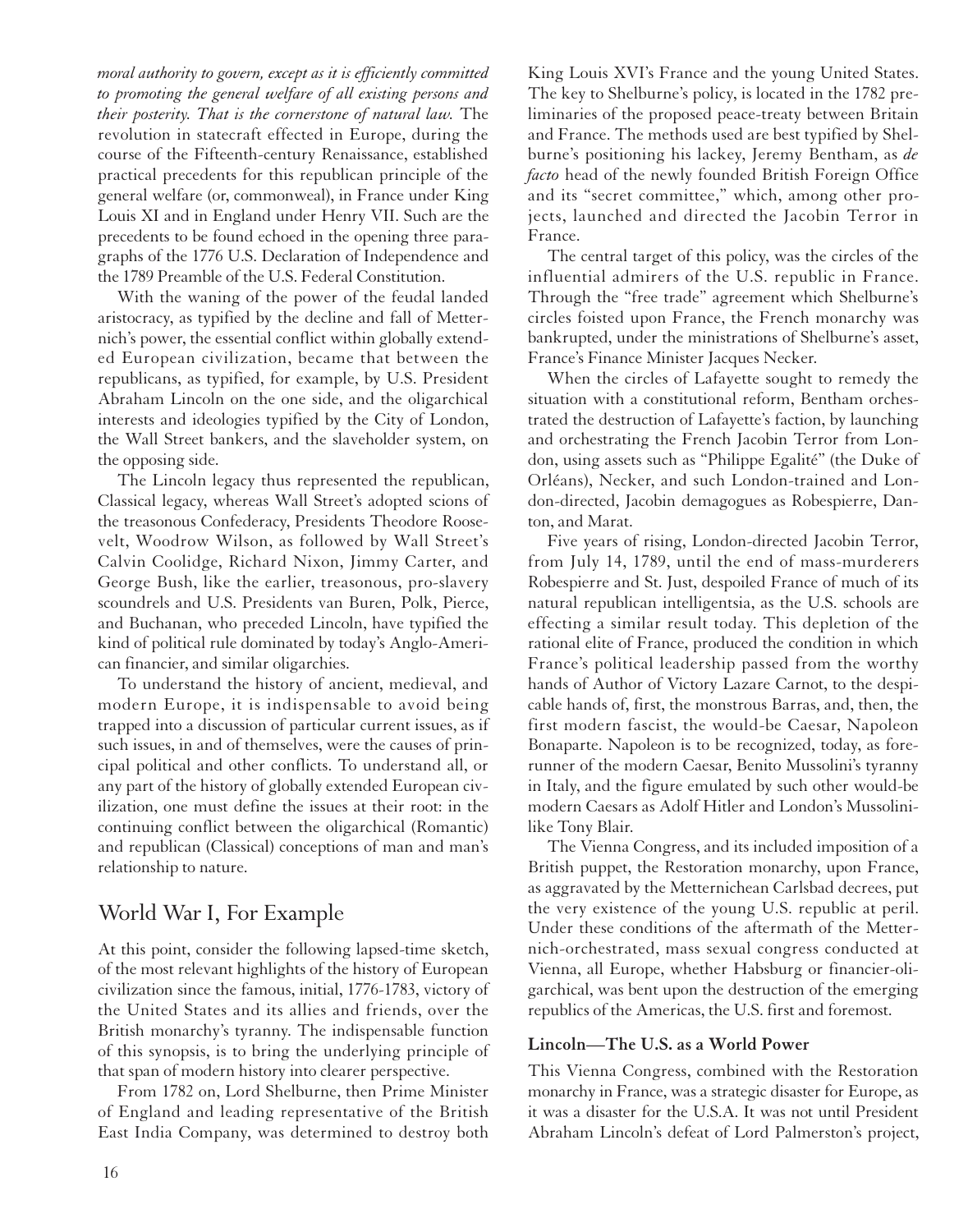the treasonous, Lockean Confederate States of America, that the effects of the Vienna Congress could be reversed.

Lincoln's victory, and the brilliant success of the U.S.'s 1861-1876 economic mobilization, established the U.S.A. as a world power, and as the model for a new form of agro-industrial nation-state economy. Following the 1876 Philadelphia Centennial Exhibition, this 1861-1876 model of the Hamilton-Carey American System of political economy, was copied, as economic-development policy, in Emil Rathenau's Germany, Dmitri Mendeleyev's and Sergei Witte's Russia, Japan, the circles of Sun Yat-sen, and elsewhere, during the last quarter of the Nineteenth century.

It was to counter this spread of the American-System model of economy, into the other parts of the Americas, into Germany, Russia, Japan, the new leadership of China, and elsewhere, that the British monarchy prearranged, and launched the First World War. Under the leadership of Britain's Prince of Wales, later King Edward VII, the British monarchy, aided by the revanchist anti-Germany panic catalyzed in France through the Dreyfuss affair, orchestrated the development of the Anglo-French *Entente Cordiale,* and led Russia into the self-imposed doom of the Czarist system under King Edward VII's other nephew, the pathetic Nicholas II. The British backing for the first Sino-Japanese war, for Japan's seizure of Korea, and for the Russo-Japanese war of 1905, was a crucial prelude for the Balkan wars, and that Russian general mobilization for attack on Germany, which actually set Edward VII's intended World War into motion.

Britain's strategic intent, in organizing what became World War I, was to set the Eurasian admirers of the 1861-1876 Lincoln-Carey model of agro-industrial development, at each other's throats, and to break the U.S. itself from what had been its traditional friends during the latter half of the Nineteenth century, such as Germany and Russia. The pivotal issue, for London, was the influence of the success of the U.S. transcontinental railroad system, in reviving in the Nineteenth-century Europe of Mendeleyev, Witte, Rathenau, and Siemens, the old proposal of Friedrich List for railway development of the largely untapped, vast Eurasian heartland. This railway development, which we have revived, and defined, since the beginning of the 1990's, as the Eurasian Land-Bridge project, became the central focus in London's determination to destroy Germany and Russia through what became World War I.

The British could not fight such a war without first, breaking the U.S.A. from its traditional friendships with Germany and Russia, and, second, without mobilizing the U.S.'s great agro-industrial might on the side of Britain's war-effort.

Thus, from 1782 until the defeat of the Confederacy, the global intent of all British policy, had been to isolate and destroy the U.S.A., to ruin it economically, to break it up into quarrelling, balkanized baronies, easily manipulated and controlled from London. The failure of Palmerston's British-backed Confederacy, prompted a shift in British policy, toward that of taking control of the U.S. through political corruption, rather than a renewed raw attempt to dismember it through direct action. The terrorist's assassination of McKinley, by aid of New York's notorious Henry Street Settlement House, accomplished Britain's intended Twentieth-century aims, as if almost at a single stroke.

Teddy Roosevelt, assisted by such wretched creatures as a member of the Napoleon Bonaparte clan, his Attorney-General Charles Bonaparte, established a politicalpolice force, on the French Napoleonic police-state model, in the U.S. Department of Justice, thus founding what is known today as the U.S. Federal Bureau of Investigation (F.B.I.). Similarly, large sections of the Federal Executive bureaucracy became, with the help of Teddy Roosevelt's corrupt Democratic Party predecessor, Grover Cleveland, elements of a European-style state bureaucracy, a bureaucracy controlled directly by representatives of Wall Street financial houses and their attached law firms.

The Presidencies of Teddy Roosevelt, a nephew and protégé of the former chief of the Confederacy's intelligence service, the notorious filibusterer, Captain James Bulloch, and that of Ku Klux Klan fanatic Woodrow Wilson, established the Federal Reserve System created by agents of Edward VII's banker Cassel, and otherwise transformed the institutions of government of the U.S.A. London and its Wall Street accomplices relied, chiefly, then, and also, now, in the Bush and Gore candidacies for the Year 2000, upon the combined political and social base provided by Wall Street and the persisting tradition of the Confederacy.

#### **The Franklin Roosevelt Interim**

It was the election of President Franklin Roosevelt, which brought the patriotic currents of the U.S.A. back, temporarily, into positions of power after three intervening decades. It has been the destruction of that Franklin Roosevelt legacy, by measures including the assassination of Franklin Roosevelt admirer President John F. Kennedy, which has enabled the rise, since the U.S. Republican Party's "Southern Strategy" of the middle to late 1960's, of the Old Confederacy, in alliance with Wall Street power, as the dominant, pro-racist force today, in the Supreme Court, the Congress, within the Al Goreled faction of the U.S. Democratic Party, and in large parts of the Executive Branch's permanent bureaucracy.

In this process, the BAC forces have spent the period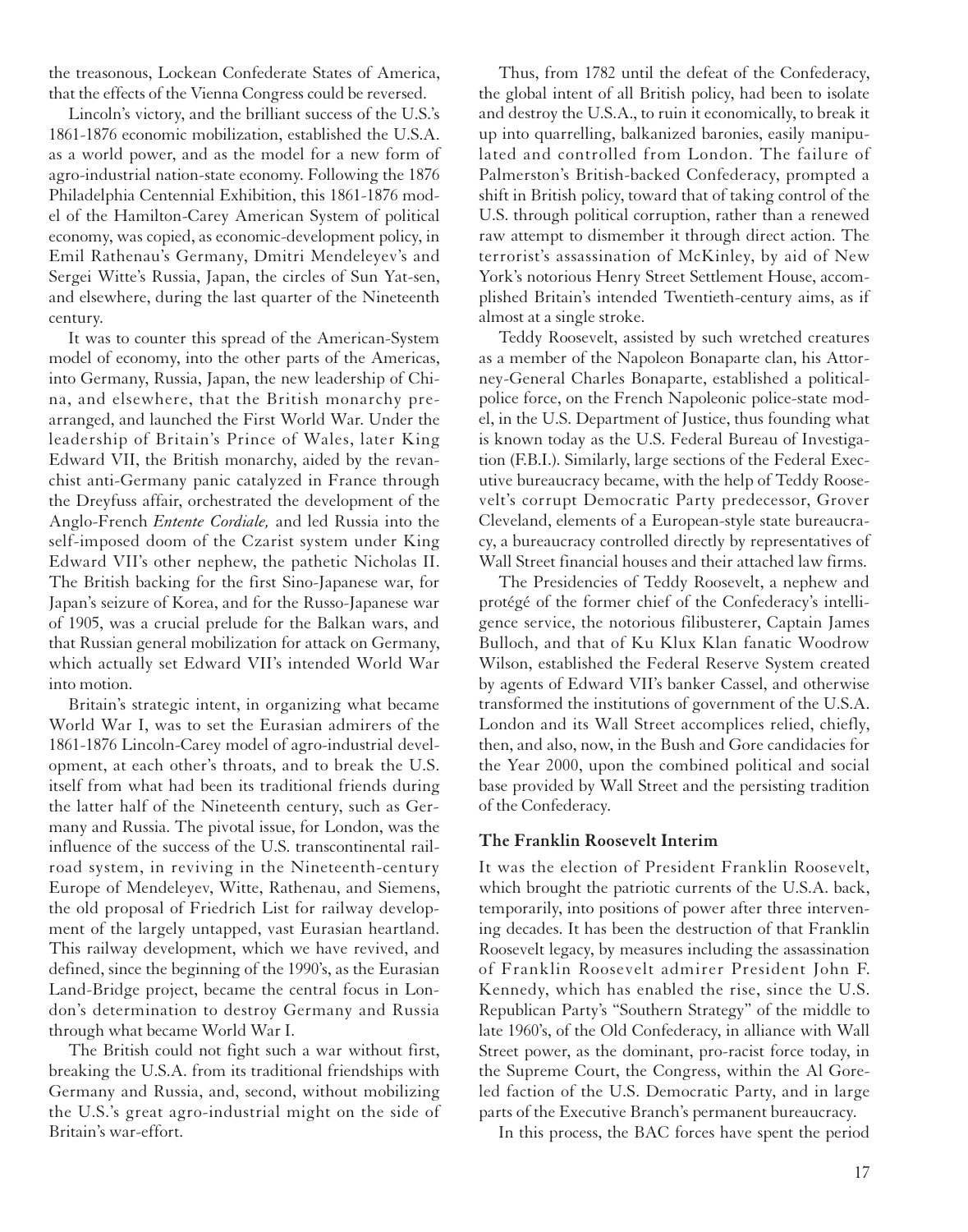since Franklin Roosevelt's death, working to destroy what former Secretary of State Henry Kissinger once called, and denounced as the patriotic "American intellectual tradition." Typical of this is the role of radical positivism, such as that of Norbert Wiener and John von Neumann, combined with the corrosive role of the socalled Frankfurt School, which was temporarily lodged, to spawn, like a pack of cultural termites, within the intellectual institutions of the U.S.A. The depravity which is characteristic of the pagan-Roman tradition, has, predominantly, taken over control of the popular and academic culture of the U.S. today, as through comparable age-groups in Europe, and has virtually eradicated all remains of the Classical tradition from leading representatives of the age-groups of less than fifty-years of age today.

As a result of these and other malicious influences upon the post-Franklin Roosevelt U.S., the generation of the age-intervals between thirty-five and fifty-five years of age, who are represented in most of the leading positions of executive power there today, have, with relatively few, but important exceptions, lost the moral and intellectual capacities which were more typical of those, from the Americas and old Europe, who grew up during the Great Depression and the ensuing war.

### **The Role of a Great, Sudden Shock**

In such a circumstance, the only hope for civilization is a great shock, a shock which shatters confidence in what are presently still the prevailing cultural and scientific norms of behavior among those of ages below fifty-five. In modern U.S. history, the sudden popular reaction to news of Japan's bombing of Pearl Harbor, qualifies as a shock of the type needed today. That shock is imminently available, in the form of the catastrophic collapse of the world's present financial system: *on the day when the light is turned on in the kitchen, and the cockroaches panic.*

## The Economic Role of the Nation-State

To find the deeper causes for the presently onrushing general collapse, of not only the present world financial system, but also the world's physical economy, we must focus attention upon seven structural changes in the form of the modern European nation-state, changes which have been built up over the period since the relevant bombing of Hiroshima.

#### **Seven Structural Changes**

Over the entire post-Franklin Roosevelt period, to date, the most conspicuous change, has been the first change, the introduction of the nuclear-weapons policy, including the proposal for a so-called "preventive nuclear attack"

or "rule of law," today, to be established as a side-effect of nuclear-terror-stricken governments' panic-stricken flight into arms-control treaties. The Cuba Missiles Crisis of 1962, orchestrated, from London, by Britain's Bertrand Russell, and the subsequent assassination of President John F. Kennedy, set that process fully into motion.

The second succession of radical changes erupted during the period immediately following the assassination of President John F. Kennedy. (For as long as he lived, Russell was always a leading figure behind each of these monstrous concoctions.) The general change, was the self-destruction of a large portion of the university student population which had been born after the close of World War II; the result, was the so-called "rock-drugsex counterculture."

upon the Soviet Union, as outlined in Bertrand Russell's policy-statement in the September 1946 edition of *The Bulletin of the Atomic Scientists.* From the start, throughout the Twentieth century, Russell, an avowedly perfervid hater of the U.S., was committed to eliminating the existence of the sovereign nation-state, and dedicated to imposing a new version of the old pagan Roman Empire,

Russell stated repeatedly, that he intended his version of "world government," called, variously, "globalization"

which he identified as "world government."

The selection of recruits to that counterculture, to be chosen to rise, rung by rung, to influential positions within government and other leading institutions, provided the shock-troop battalions of the type which had been prescribed earlier by Britain's Brigadier John Rawlings Rees of the London Tavistock Clinic. These victims of the "rock-drug-sex counterculture," served as a pro-terrorist mob, like the Robespierres, Dantons, Marats, and St. Justs of 1789-1794, as the Baader-Meinhof gang typifies this, to be deployed for other radical changes, changes which have had a devastating impact upon the governments, economies, philosophy of law, and leading institutions of the U.S., western Europe, and elsewhere.

The third radical change, was an effort to halt the role of technological progress, whether in the name of defending the "environment," or preventing the development of "dual use" technologies, a charlatan's trick performed with aid of the sophistry, that these banned technologies might be imagined to be useful for developing "weapons of mass destruction."

This change was first introduced during 1966-1967, in massive cut-backs in the Kennedy space-program, done on the pretext of bringing expenditures "back from space," which was explained, fraudulently, as an attempt to help alleviate poverty. The full-scale rant to this effect, was unleashed in 1970-1971, in the name of "ecology." This cultural-paradigm shift in policies respecting science and technology, combined with the ruinous effects of the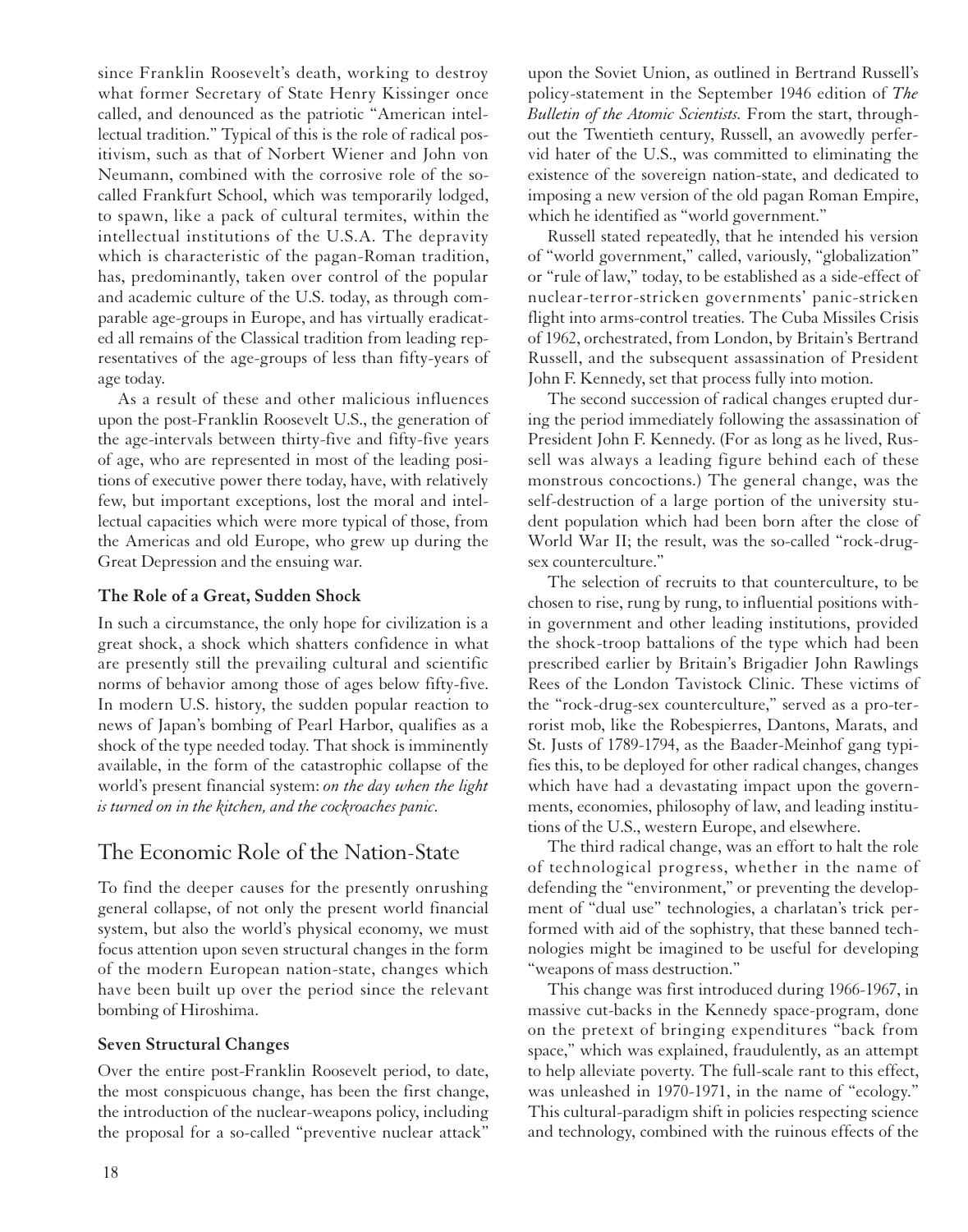**The leading tragic element in the culture of Europe and the Americas today, is the expelling of Classical humanist forms of education, and of Classical forms and principles of artistic composition, from the life of**

**society in general. It is in what passes for entertainment today, in a form of popular opinion congruent with such degraded popular forms of entertainment, that the root of civilization's present tragedy is rooted.**



*Nintendo games in shopping mall, Darmstadt, Germany, 1999.*

August 1971 conversion of the I.M.F. system into a "floating-exchange-rate monetary system," led to an accelerating stagnation and collapse in the rate of growth of both the physical productive powers of labor, in the standard of living throughout Europe and the Americas, and an unspeakable catastrophe unfolding for Africa.

Under the Trilateral Commission's Carter Administration, there was a fourth axiomatic change, a full-scale effort to destroy the most essential underpinnings of the U.S. economy. This occurred, most prominently, in the domain of basic economic infrastructure. This has proven to be an essential part of the effort to obliterate the existence of the institution of the sovereign nation-state. Carter's appointment to be Federal Reserve Chairman, Paul Volcker, wrecked the U.S. economy, to a degree which has never been reversed to the present day. This was done under the name of effecting a "controlled disintegration of the economy," a phrase from the Trilateral Commission's handbooks, which Volcker cited in his 1979 campaign for the Federal Reserve appointment.

A fifth crucial attack on civilization, was the process of eradicating Classical humanist forms of educational programs, both from public schools, and also, to a large degree, on the level of university education.

Sixth, it is most notable, that without the anti-freetrade, protectionist measures typical of the American System of political-economy, it is impossible to have a selfstanding form of healthy economy. No national economy based on a "free-trade" doctrine, ever prospered, except by looting its own natural resources and population, as Britain did, or, by looting other nations, as the British Empire and colonial system did, and the Anglo-American hyper-power has been doing since 1989. *The use of taxation, tariffs, fair-trade policies, and public investments in basic economic infrastructure, is essential, to set those pricelevels at which long-term, capital-intensive forms of improvements in the productive powers of labor are effected, as these are to be measured, in physical-market-basket terms, per capita and per square kilometer.*

The unleashing of the dogma of "free trade," under Presidents Nixon and Carter, destroyed the private productive sector, such as agriculture and manufacturing, of the U.S. productive economy, as we see the same result unfolding in the United Kingdom, over the span from Harold Wilson's, Margaret Thatcher's, and Tony Blair's efforts—Luddites one and all—to bring those islands, finally, back to the Orwellian stone age now called "information society." This has all been done, in the fashion typical of the great swindlers, like John Law, of all modern times, of claiming nothing so passionately as the desire to promote greater glories for "free enterprise."

Furthermore, **s**eventh, without national banking, as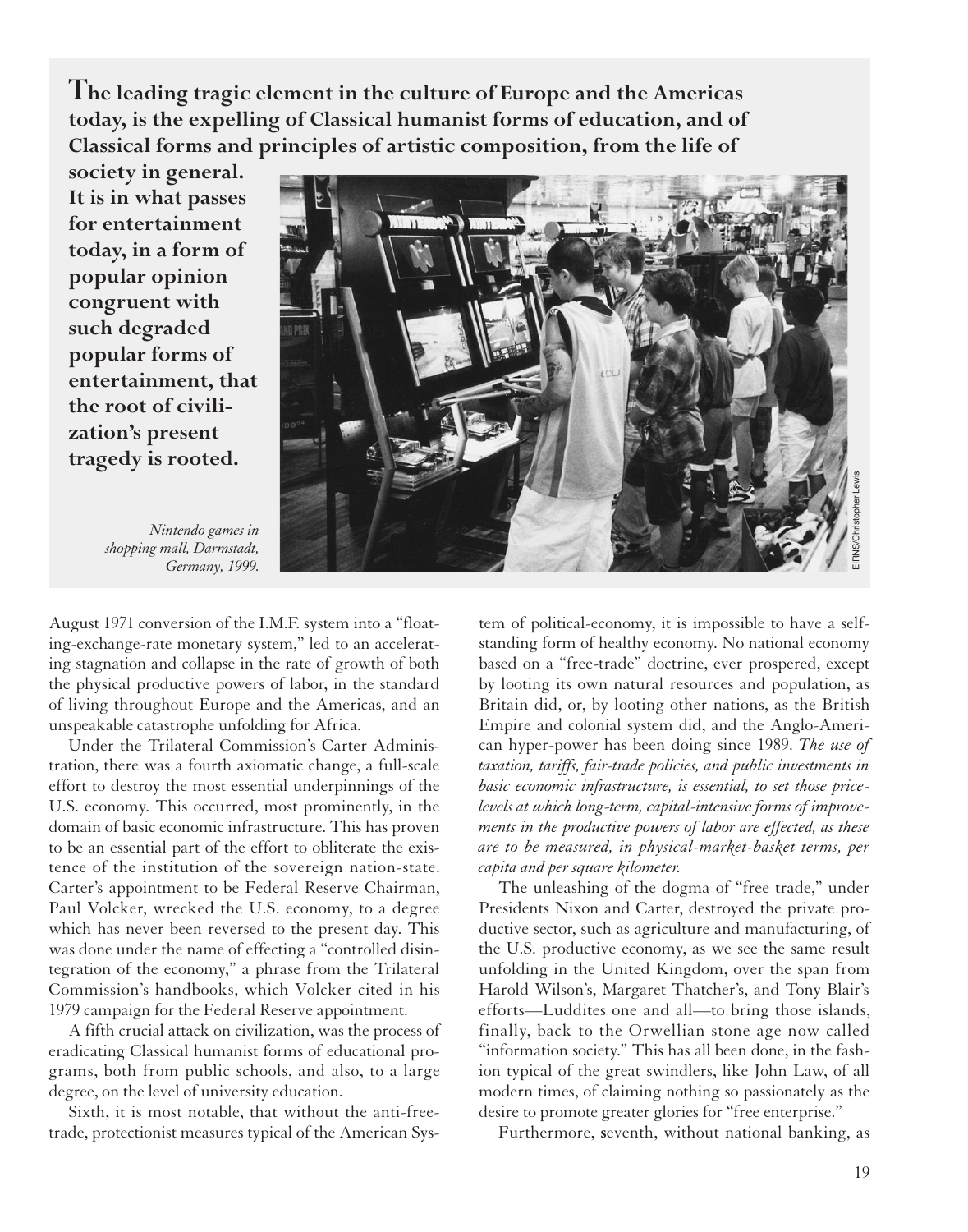the past functions of the U.S. Export-Import Bank typify this, which depends absolutely on the institution of the sovereign nation-state, it is impossible to mobilize in a sustained way, the low-cost, national, long-term public credit, needed to support a healthy form of private banking system, and ensure rates of productive investment needed for genuine economic growth, both within nations, and among the world's trading-partners.

The downshift in U.S. economic policy on these seven points, typifies the hopeless situation to be faced by this planet as a whole, unless and until, those seven retrogressive trends are summarily reversed, unless the Romantic cancer of "globalization" is eradicated.

#### **Culture and Physical Economy**

To understand the importance of the modern sovereign form of nation-state republic, we must understand the indispensable function of that institution for maintaining a civilized form of human life on this planet. In summary, the following points are to be made.

The axiomatic difference between the human species, and all other living species, is the function of the development of the cognitive powers of the individual. This is typified by man's unique ability, as a species, to generate validatable discoveries of universal physical principles, and to develop both Classical methods of artistic composition, and also statecraft, in the same way.

It is by means of the cultivation of those powers of individual cognition, as Classical humanist education typifies such policies, that the human species expresses its unique capability for willfully increasing its potential relative population-density. It is the universalizing of social relations, to the effect of fostering that cultivation and expression of the cognitive powers of each and every member of society, which makes the sovereign nationstate form of republic, the only form of political institution consistent with the distinctive need for true personal freedom, as required by the nature of the human species.

It is through fostering the discovery of such universal principles, either as original discoveries of validatable principles, or as re-enactments of such discoveries of universal physical and artistic principles, that mankind has become able to promise, now, to deliver to the generations immediately ahead, actually human conditions of life to every person on this planet. Without the continuation of that quality of progress, decent human life for all were not possible. Indeed, unless that policy is restored, very soon, a prolonged new dark age of mankind, throughout this planet, were presently inevitable.

Since the willful administration of the affairs of a people must be organized in a literate form of scientific and language-culture, the sovereign nation-state provides a uniquely appropriate instrument for the participation of

the individual in society generally. This participation, outlaws the degradation of some parts of society to the virtual status of human cattle, as pro-racist U.S. Justice Scalia degrades the victims of his policies, for example. The role of Classical culture in the life of the sovereign nation-state republic, fosters the participation of the individual in all humanity, a result which tends to be made universal, through a community of such principle among a world composed of sovereign nation-state republics.

Thus, the promotion of the cognitive method for development and propagation of scientific and Classical culture, through institutions of education and economy, is the precondition for the continuation of civilized life on this planet today.

To meet the physical requirements for all humanity, there must be a forced-draft emphasis upon capital investments in the fostering and application of scientific progress, expressed as increases in the productive powers of labor, as the increase of mankind's physical power, *per capita,* in and over the universe. Without this, a return to barbarism, or worse, were inevitable. Without the protectionist form of nation-state economy, which is dedicated to that function, the collapse into a dark age of barbarism, were inevitable as characteristic of the immediate decades ahead.

Thus, the defense of the institution of the perfectly sovereign, economic-protectionist model of nation-state republic, is not really debatable. Unless those reversals in policy-trends are introduced now, there is presently no future for the U.S., or most of the population of this planet. The apostles of "free trade" and "globalization," have always been the pro-oligarchical enemies of human freedom.

## But, Such Shocks Are Also Dangerous

The type of impending shocks, which I have identified here, like wars, and the critical battles of such warfare, are dangerous. There is an unavoidable element of great risk involved. In such a situation, as in the most notable flanking strategies of the greatest commanders, great creative insight is needed to avoid catastrophe. Without the mustering of effective leadership, any such crisis ensures disaster.

In such crises, there are brief intervals, during which the general population, or a large part of it, is open to new leadership, new policies. For the U.S., it was fortunate that Franklin Roosevelt provided that quality of leadership, as this quality was otherwise best typified by war-time commanders such as General Douglas MacArthur. A successful leader, under such crisis-circumstances, never relies upon appealing to popular opinion; rather, he revolutionizes it, by an appeal to reason.